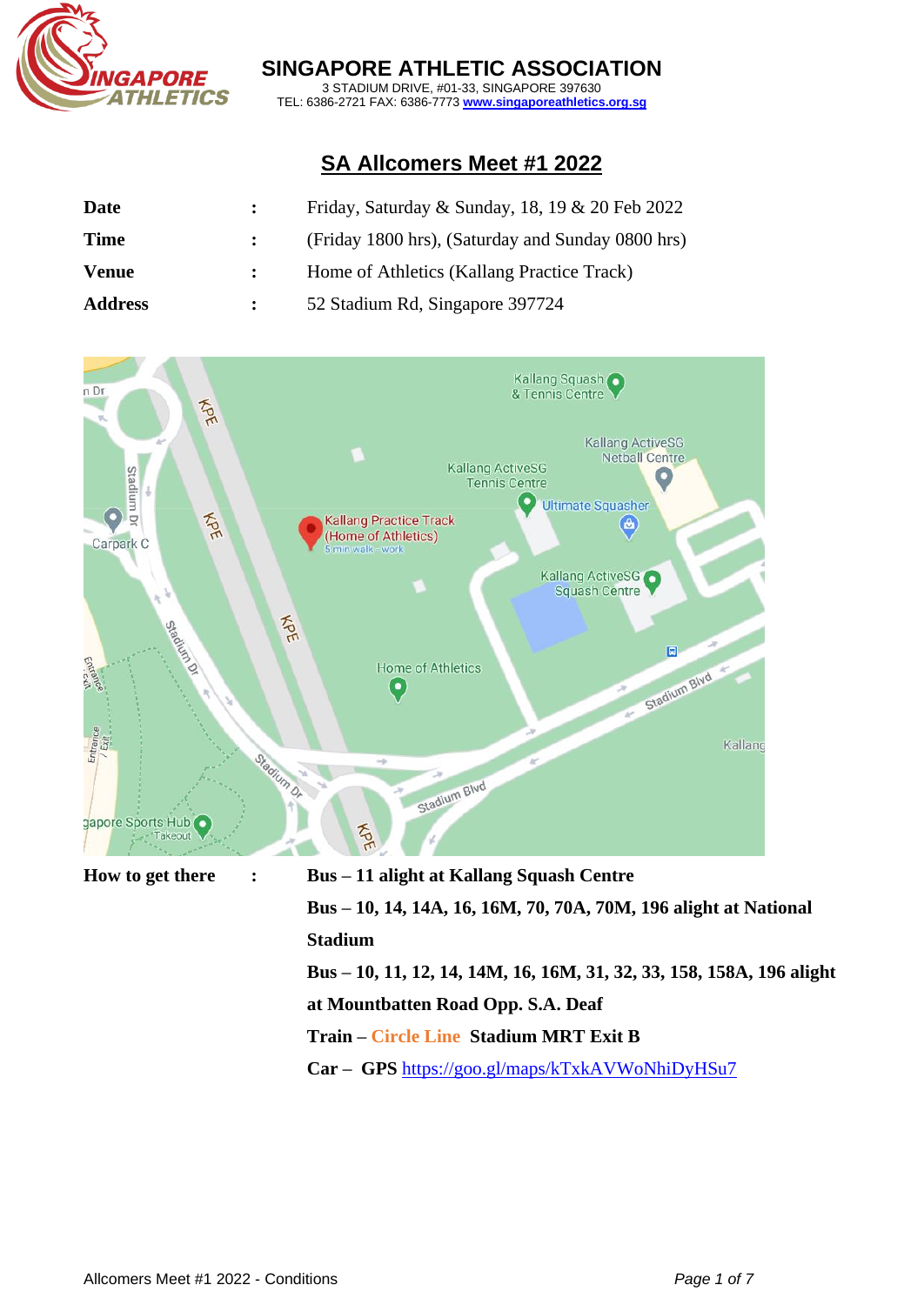

#### **Safe Management Measures for stadiums:**

- 1. Venue capacity of 50 pax per zone at any one time
- 2. The athlete only allows entering based on their event reporting time
- 3. The athlete will need to leave the venue immediately upon completion of their event
- 4. Operating hours from 7 am to 9.30 pm
- 5. Temperature screening and access with SafeEntry. No entry to those with a temperature of 38 degrees and above
- 6. Toilets are open for use, exit immediately after use. Do not talk to the athlete at Call room 2. Users to observe safe distancing measures
- 7. If there is more than one group sharing a space, the groups must not interact and must always
- 8. maintain a distance of 2m apart
- 9. No socialization, handshake, fist bump, hugging and patting of the body before and after activities

| Category | CDiv:        | 13 & 14 years old as of 31 Dec 2022                                   |
|----------|--------------|-----------------------------------------------------------------------|
|          | B Div:       | 15, 16, & 17 years old as of 31 Dec 2022                              |
|          | A Div:       | 17, 18, 19 & 20 years old as of 31 Dec 2022                           |
|          | <b>OPEN:</b> | (Minimum age: 16)<br>- those born in the year 2006 $&$ below          |
|          | Novice:      | Vertical jump only by height standard (refer to format)               |
|          |              | Intermediate: Vertical jump only by height standard (refer to format) |
|          | Advance:     | Vertical jump only by height standard (refer to format)               |

\*Registration for Full Member and Associate Member only

| <b>Participating events:</b>             | Please refer to Appendix A  |
|------------------------------------------|-----------------------------|
| <b>Competition schedule:</b>             | Please refer to Appendix B  |
| <b>Entry Fees</b><br>$\mathbf{L}$        | S\$12.00 (Full Member)      |
|                                          | S\$15.00 (Associate Member) |
| (Before 5 working day of the event date) |                             |

- **(Before 5 working day of the event date)**
- **Late Entry Fees : S\$24.00 (Full Member)**

**S\$30.00 (Associate Member)**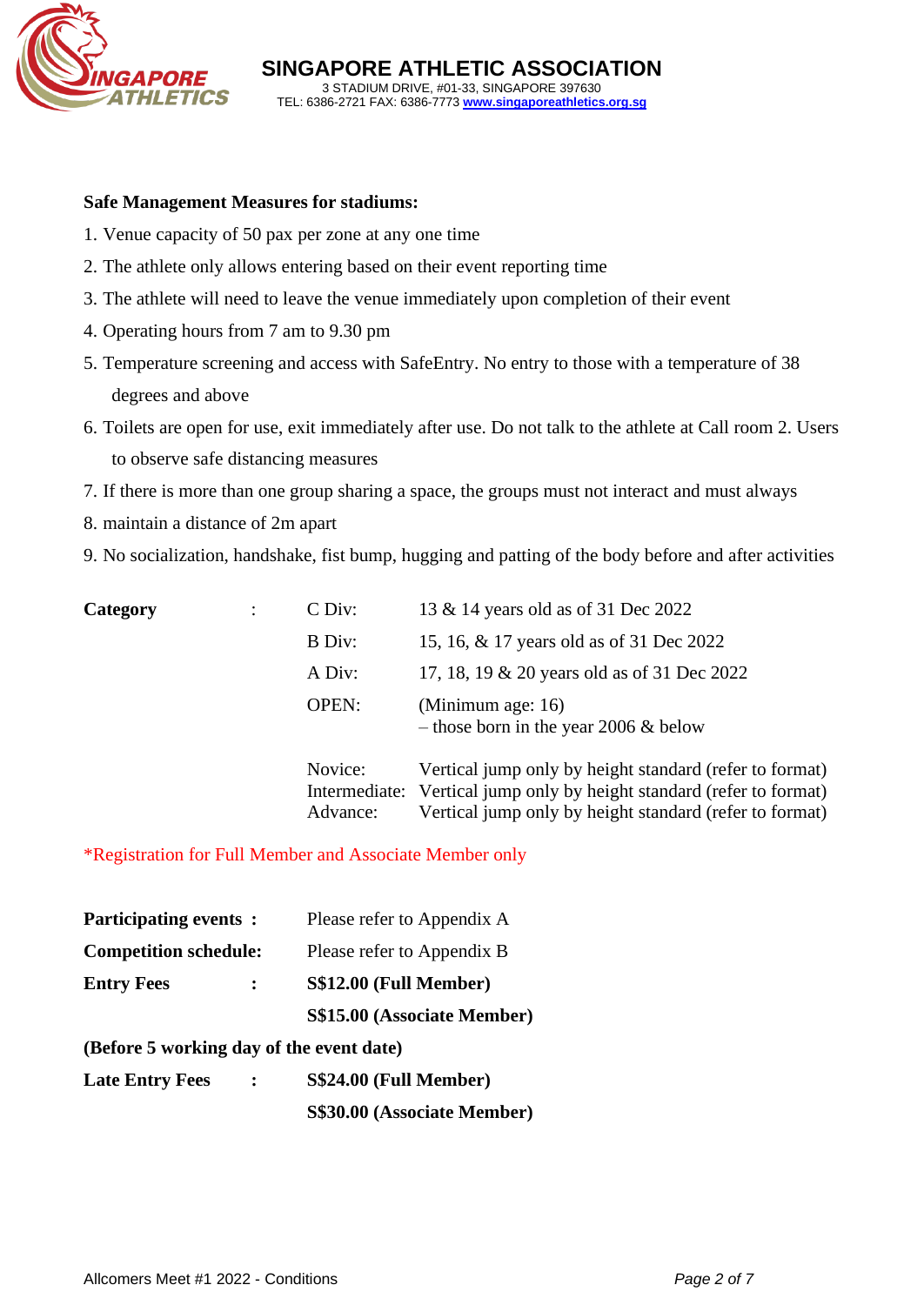

3 STADIUM DRIVE, #01-33, SINGAPORE 397630 TEL: 6386-2721 FAX: 6386-7773 **[www.singaporeathletics.org.sg](http://www.singaporeathletics.org.sg/) Bib Replacement : S\$5.00 per set Eligibility : All Singaporeans, permanent residents and visa holders residing in Singapore**

**SINGAPORE ATHLETIC ASSOCIATION**

# **Closing date: Sunday, 6 Feb 2022**

#### **HOW TO REGISTER**

Submission of entries can be done by**:** 

#### 1. **Online**:



- 2. Click the link above and upload your entry form for submission
- 3. All proper entries must reach us BEFORE the stipulated closing date
- 4. All late entries WILL NOT be entertained
- 5. Strictly NO changing of category and event once the final start list is published
- 6. SA will send an acknowledgement via email upon received of entries. Hence, please ensure that a valid email address is submitted in your entry form
- 7. Kindly inform SA immediately if you do not receive any confirmation within 3 WORKING DAYS of your submission of entries.
- 8. Only EXCEL (.XLS) file format entry form will be accepted
- 9. Improper entry form data will not be accepted
- 10. Entry data only allow 1 event per athlete per row
- 11. Personal best and season best filled for seeding purpose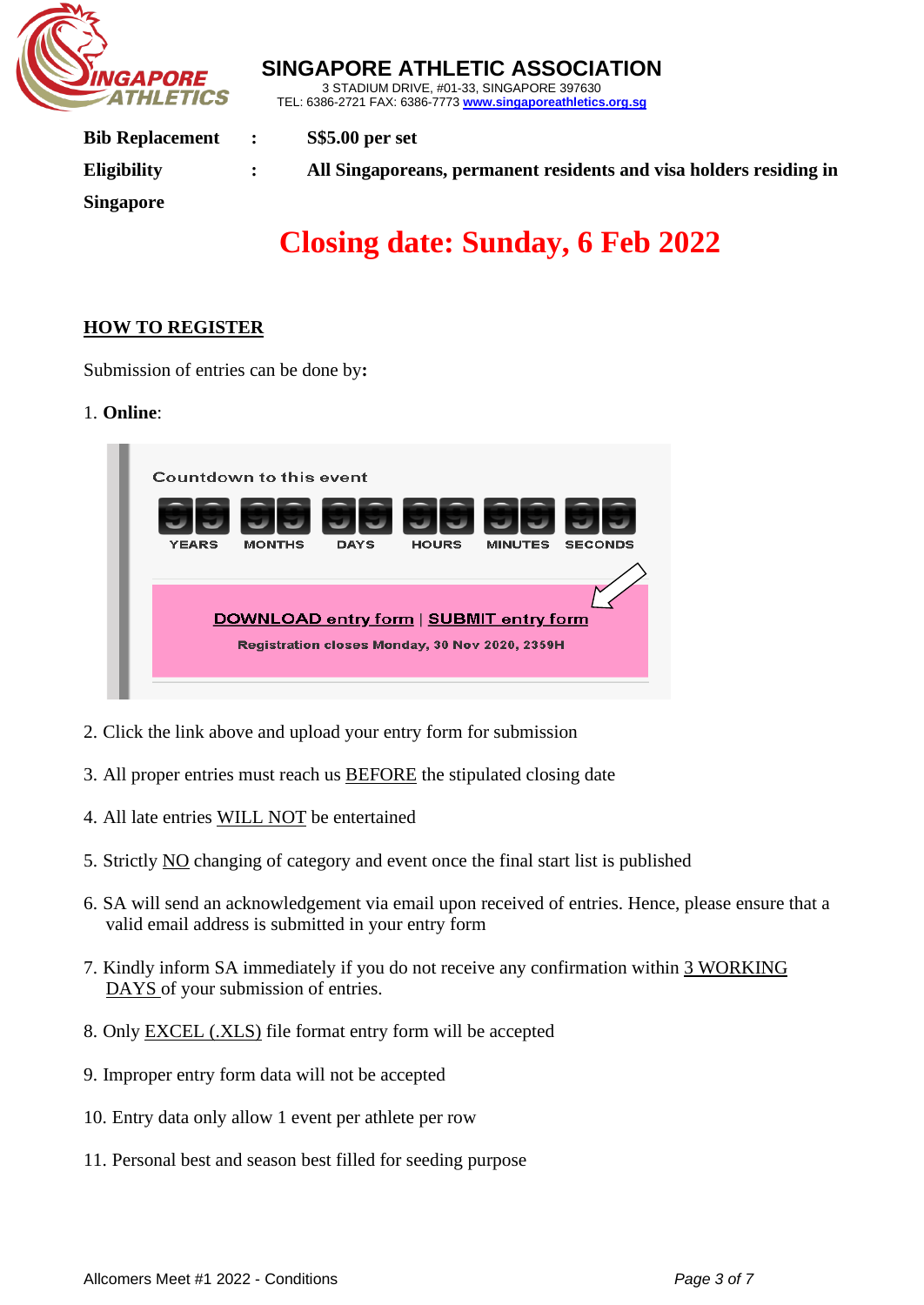

- 12. For a foreign athlete or team's participation, will need to produce a sanction letter from your country athletics member federation and send it to [events@athletics.sg](mailto:events@athletics.sg)
- 13. There will be no refund of entry fees for any withdrawal/ no-show/ poor weather condition after the closing date
- 14. SA reserved the rights to the final decision on all matters about the event
- 15. SA reserved the rights to invite athlete out of qualifying mark to fill up the number of participants for the event less than 3
- 16. If the event is postponed, re-registration will be required for the new event date

# **PAYMENT**

• **For athletes from Full Member & Associate Member** – SA will invoice your respective affiliate and associate club for payment. Do not make a payment transfer to SA for your entry

# **CONDITIONS**

- 1. Event with less than three (3) entries received at the closing date will be cancelled
- 2. The athlete must indicate his/her season & personal best performance in the entry form
- 3. The athlete is allowed to represent only 1 team for the event/events he/she participates in
- 4. Start list timing is to be used as a guide only, athletes and team manager are responsible to check the reporting timing of their event and report to the call room accordingly
- 5. Due to Covid19 Safe measurement practice, the schedule will be adjusted after registration closed to facilitate 50 pax capacity in HOA stadium
- 6. The start list can be download from [http://www.singaporeathletics.org.sg/.](http://www.singaporeathletics.org.sg/) Results can be view online at <http://tnf.sg/>
- 7. Please collect the number tags from the SAA Administration Counter at the competition venue at least 90 mins before the session

#### 8. **PROTEST AND APPEAL**

- Protest concerning the results or conduct of the event shall be made **30 MINS** within the official announcement/published of the result
- Protest can be made orally to the referee by an athlete or team manager of the team
- Appeal concerning the results or conduct of the event shall be made **30 MINS** within the official announcement/published of the result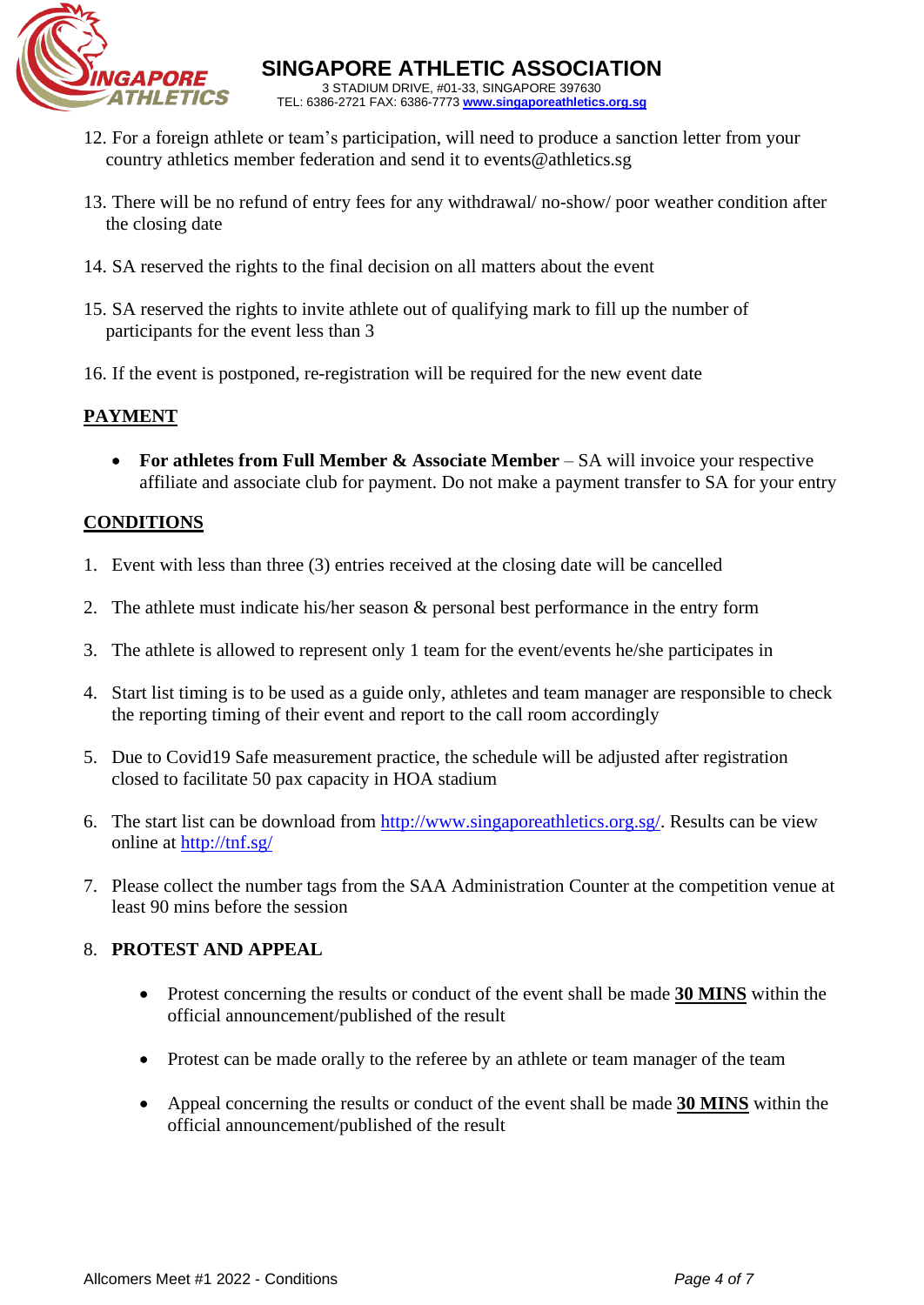

• An appeal shall be in writing, signed by the athlete and the team manager or in charge accompanied by a deposit of **\$150.00SGD** or equivalent, which will be forfeited if an appeal is not successful. If the appeal is upheld the deposit will be returned in full



#### 9. **VENUE ACCESS**

- Coaches and spectator are not allowed to access
- Lawn access is not permitted for coaches
- Field coaches are not allowed to access the venue, except pole vault coaches, do not enter the D area or track lanes during competition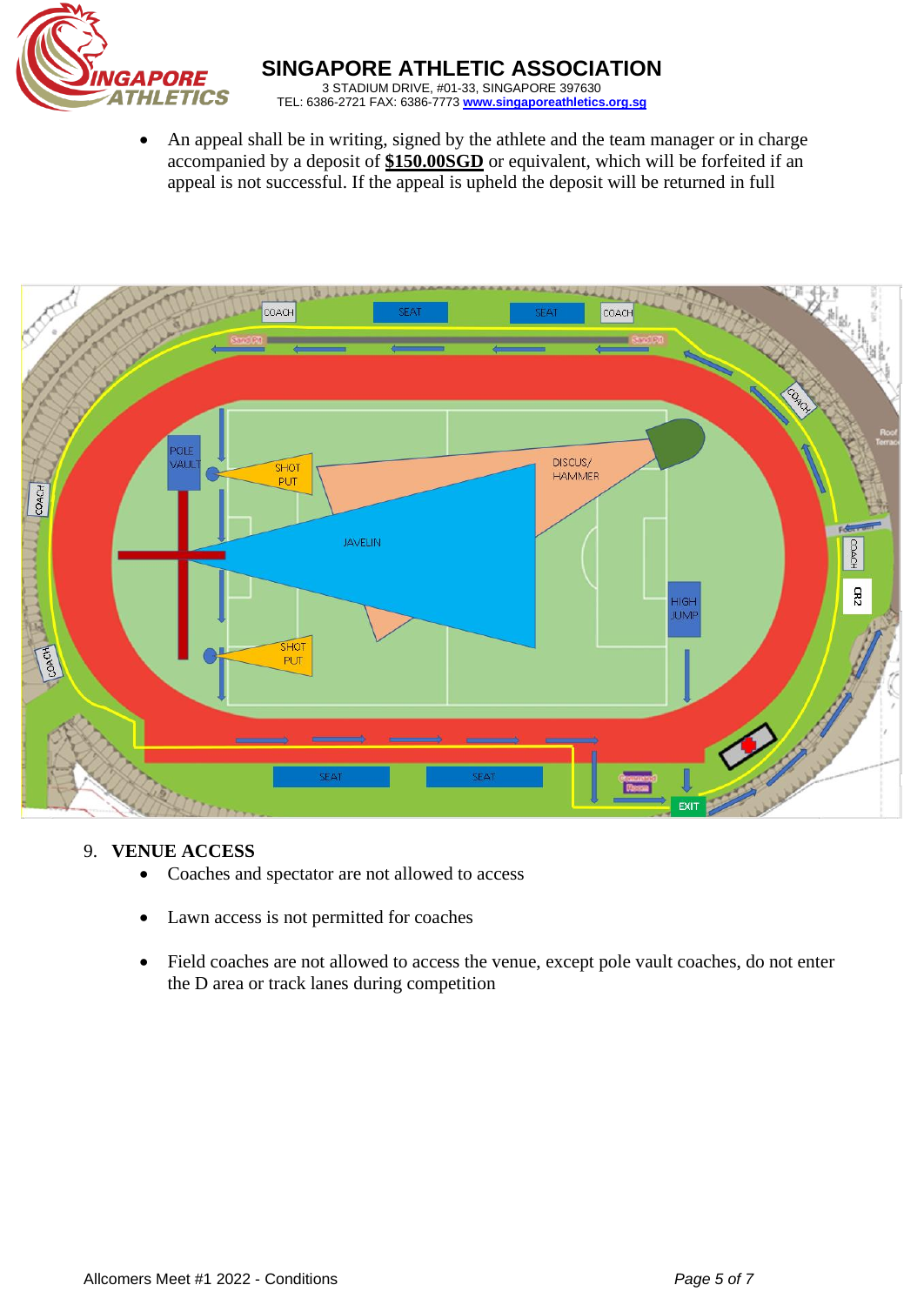

# 10. **TRACK EVENTS**

- All athletes shall report to the Call Room 1 Judges **30 MINS** before the Start of each event
- Should the athlete feel uncomfortable after warming up, he/she should inform Call Room Judge immediately to withdraw from the event
- The athlete **will not** be allowed to compete if he/ she reports to the Starter directly without first reporting to the Call Room Judge
- The athlete can choose to use a personal starting block if they do not want to use the starting block provided, they will need to submit it to the Technical Manager 1 hour before the event and collect it back after the event

# 11. **FIELD EVENTS**

- **Horizontal Jumps** and **Throws** competitors shall report to the Field Judges **40 MINS** before the Start of each event
- Personal throw implement must submit to Technical Manager for inspection 1 hour before the event start
- **Pole Vault** competitors shall report to the Field Judges **85 MINS** before the Start of each event
- **High Jump** competitors shall report to the Field Judges **55 MINS** before the Start of each event

### **12. SHOES**

- The ruling applies to all events across all age groups, the practical difficulties in checking shoes at many events make it probable that detailed checks will only be carried out where Technical Officials or event organizers have doubts about the compliance of the footwear of an athlete, or where such reasonable doubts are brought to their attention.
- Primary responsibility for conformity lies with the athlete. Spot checks may be carried out.
- The list of currently approved shoes can be found at: [https://www.worldathletics.org/download/download?filename=e2b37940-5923-484d-8436](https://www.worldathletics.org/download/download?filename=e2b37940-5923-484d-8436-a1bc297c4d0d.pdf&urlslug=World%20Athletics%20Shoe%20Compliance%20List%20(as%20at%208%20October%202021)) [a1bc297c4d0d.pdf&urlslug=World%20Athletics%20Shoe%20Compliance%20List%20\(as%](https://www.worldathletics.org/download/download?filename=e2b37940-5923-484d-8436-a1bc297c4d0d.pdf&urlslug=World%20Athletics%20Shoe%20Compliance%20List%20(as%20at%208%20October%202021)) [20at%208%20October%202021\)](https://www.worldathletics.org/download/download?filename=e2b37940-5923-484d-8436-a1bc297c4d0d.pdf&urlslug=World%20Athletics%20Shoe%20Compliance%20List%20(as%20at%208%20October%202021))
- The Referee and Technical Officials on duty at the event will be responsible for applying the rule. This may be through observation, spot checking, checking through a Call Room or by protest from other competitors.
- At events where a Call Room is being operated then all checks will be conducted in the Call Room. At other events the Referee and other Technical Officials will take the responsibility to conduct checks, largely determined by observation and protest lodged by other competitors.
- The first check will be to see if the model in question is included on the WA lists of compliant and non-compliant shoes. If that does not resolve the check then it will be necessary to examine the shoe and measure the thickness of the sole.